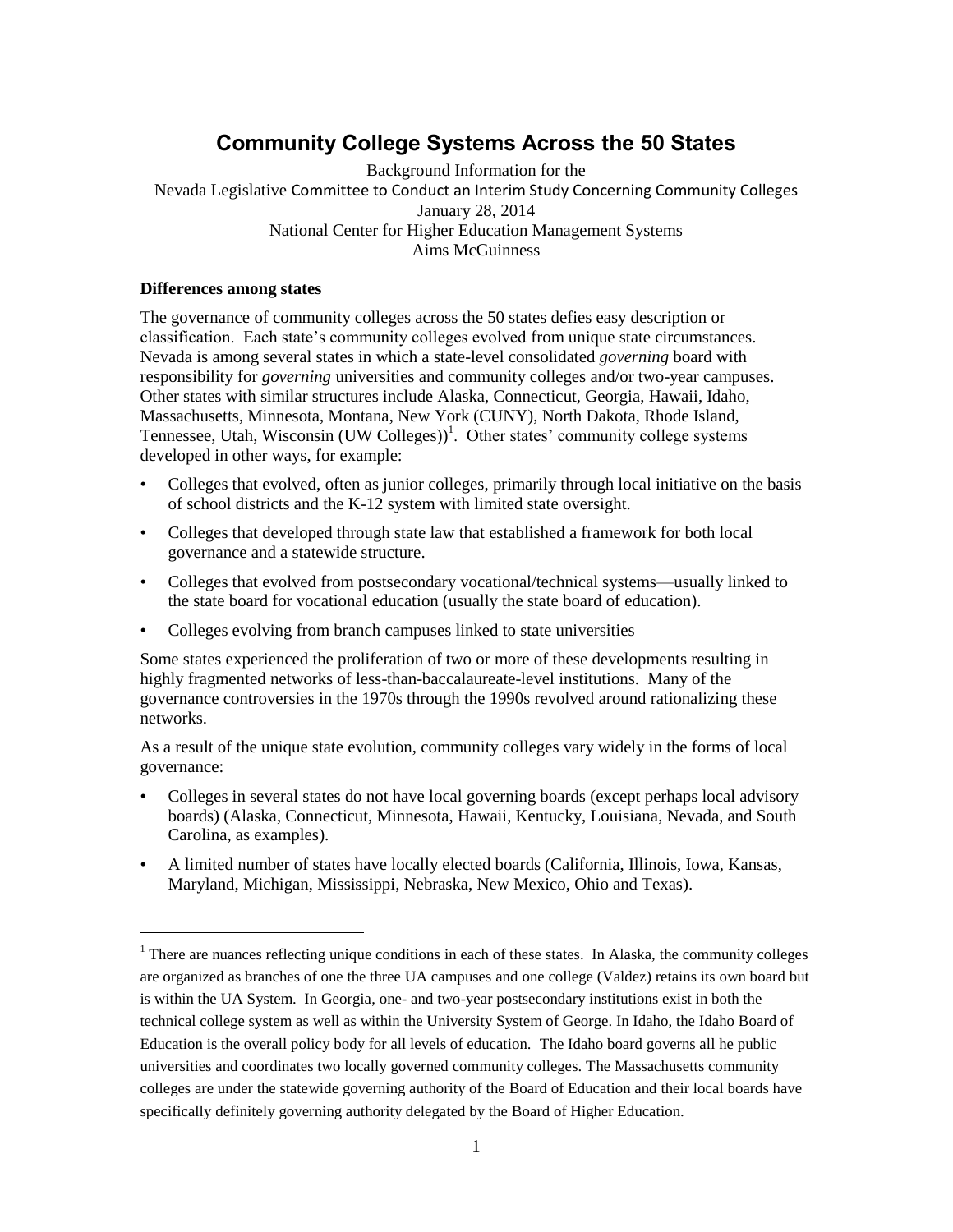• Some or all of the members of local boards in other states are appointed (usually by local governments and/or the governor) (Florida, New Jersey, New York, North Carolina, Ohio, Virginia, Washington and West Virginia). The Montana Board of Regents is the governing body for the state universities and coordinates three locally governed community colleges.

The state-level structures vary as widely as the origins and governing arrangements for community colleges.<sup>2</sup> (See Attachment A)

Other main types of state structures are as follows:

- A unit under the State board of education that is responsible primarily for K-12 (Alabama, Florida, Iowa, and Pennsylvania) *regulates* community colleges.
- A state-level governing board for state universities is also responsible for coordinating locally governed community colleges (Kansas, New York (SUNY)).
- A state-level higher education coordinating board or agency coordinates/regulates locally governed community colleges—no independent state-level board for community colleges (Oregon, Maryland, Missouri, Nebraska, New Jersey, New Mexico, Ohio, Oklahoma, and Texas).
- An independent state board *governs* community and/or technical colleges (Colorado, Indiana, Kentucky, Louisiana, Maine, New Hampshire, North Carolina, South Carolina, and Virginia, West Virginia).
- An independent state board *coordinates* locally governed community colleges (California, Illinois, Mississippi, Washington State, and Wisconsin).
- The state has no state-level board or entity with authority over locally governed community colleges (Arizona, Michigan)

States with independent state boards that either govern or coordinate community colleges differ in whether the community college board functions under the oversight of a state board/agency for coordinating all higher education

- States in which a state community college board functions with an overall coordinating agency for higher education include: Colorado, Oregon, Illinois, Indiana, Kentucky, Louisiana and Washington.
- States with state community college boards that do not have a state higher education coordinating entity over both the community college and university sectors include California, Georgia, Maine, New Hampshire, West Virginia and Wisconsin (between the University of Wisconsin System and the Wisconsin Technical College System).

### **Financing and structure**

l

Patterns of financing (in addition to funds raised through student tuitions) also vary. Attached B shows the funding for community colleges in each state from state appropriations, tuition and local appropriations. States are listed according to the level of local funding starting with those states in which community colleges receive no local funding. While there are a few exceptions,

<sup>2</sup> This list makes a careful distinction between three types of state function: *governing boards* have centralized control of appointing presidents and other governing functions and delegate powers to local colleges*; coordinating boards* have planning, budget and oversight responsibilities but governance of colleges is the responsibility of local college boards*; regulating agencies* carry out basic oversight functions but the governance of colleges is the responsibility of local college boards*.*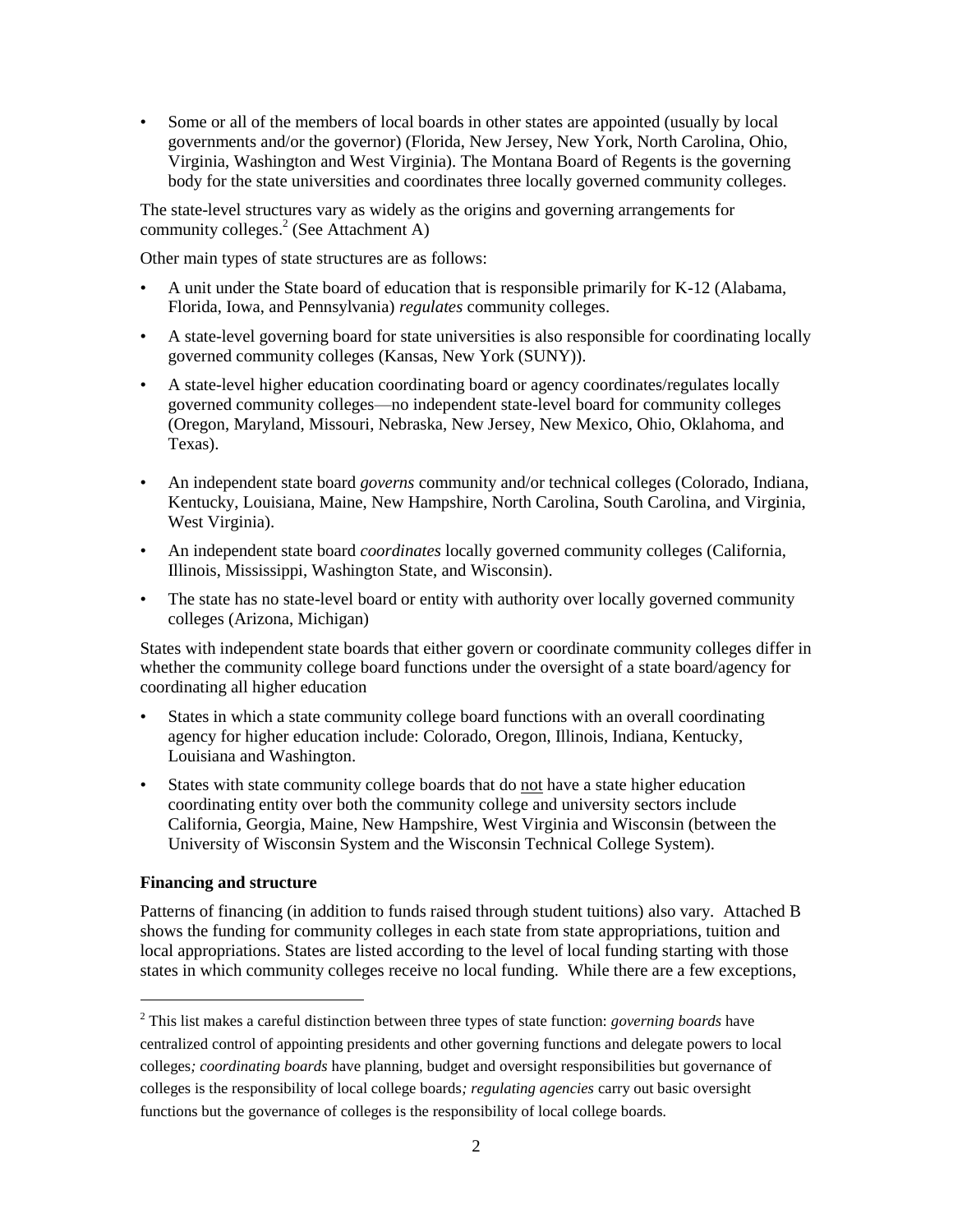most states that fund community colleges primarily through state appropriations organize their community colleges systems under statewide governing boards. These boards are either statewide boards for higher education systems such as Alaska, Connecticut, Minnesota, Nevada, or Tennessee or statewide governing systems for community colleges such as Kentucky or Louisiana. If local boards exist, they are only advisory and function within the legal authority of the statewide board. Washington State is an exception to this pattern in that the community colleges have local governing boards appointed by the governor and are within the oversight authority of a statewide coordinating board for community and technical colleges.

Generally, community colleges with local boards are in states in which these institutions are funded primarily from local appropriations have local governing boards. Arizona is perhaps the clearest example of such a state. Arizona community colleges receive 70% of their funding from local sources and there is no statewide coordinating entity for community colleges. All other states with high levels of local funding have statewide boards that coordinate the community college system.

#### **Trends in community college governance**

Just as governance structures are unique to each state, the major changes in state-level community college governance over the past fifty years have taken place because of unique state circumstances.

The major governance changes, clustered according to common themes, were:

- **Consolidating two-year institutions under a single community and technical college board**. North Carolina (1979), Kentucky (1997), Louisiana (1998) and West Virginia (2000) established consolidated state community (and technical) college systems under statewide governing boards. In each of these cases, the states consolidated highly fragmented networks of two-year university campuses, community colleges and postsecondary technical institutions to form statewide systems. In contrast to Texas community colleges, the colleges in these states are funded primarily by state appropriations and tuition with no local support and function under the governing authority of the state-level board. There are no collegelevel boards in Louisiana, and college-level boards in the other states operate under authority delegated by the central board or are only advisory.
- **Expanding the mission of an existing technical college system**. Indiana (2005), Maine (2003) and New Hampshire (1999) reconfigured technical college systems to ensure the full range of community college services (including transfer programs) available in every region of the state.
- **Consolidating of community and technical colleges and access-oriented state universities under a single governing board**. Minnesota (1995) and Connecticut (2011) consolidated previously independent state community and technical college boards under a state-wide board also responsible for governing state universities (but not the states' major flagship university). In neither of these states are there local college boards.
- **Consolidating oversight of locally governed community colleges under a statewide university governing board**. Kansas (1999) moved the statewide oversight of the locally governed community colleges from the State Board of Education to the Board of Regents, the statewide governing board for universities. The community colleges retained their local governing authority, however.
- **Eliminating a state-level coordinating board for locally governed community colleges.**  Arizona (2003), a state with local elected boards and financing that includes local tax support,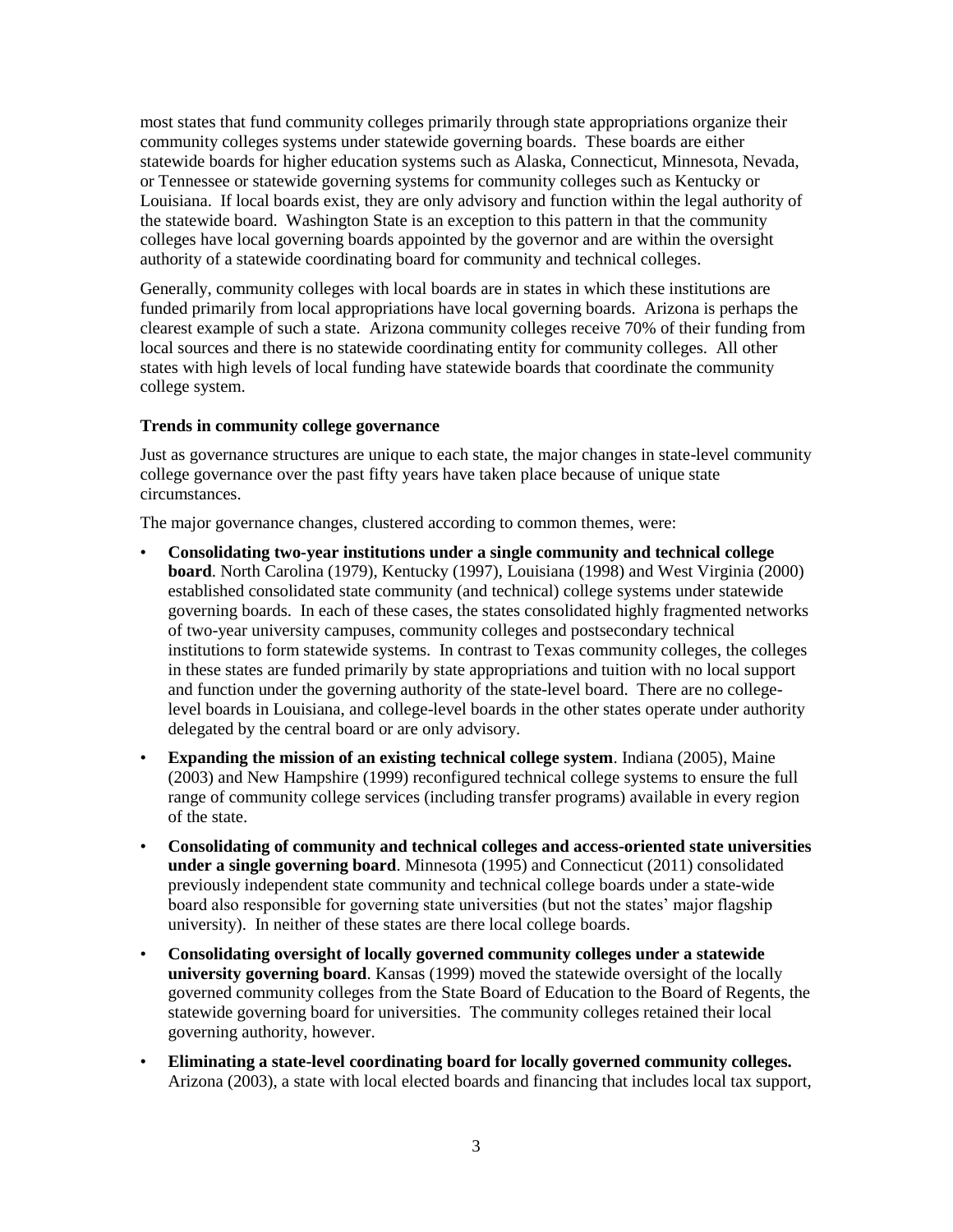state appropriations and tuition, abolished the state-level coordinating board for community colleges. Efforts to re-establish this entity have been rejected.

• **Strengthening a community college system to align with statewide goals for college completion**. Tennessee (2010) enacted the Complete College Tennessee Act which strengthened the existing community colleges as a "system" within the governing authority of the Tennessee Board of Regents (the state board which also governs=r the Tennessee state universities other than the University of Tennessee).

#### **Mission distinction between community colleges and universities**

A perennial issue faced by many states is the need to maintain mission differentiation between community colleges and universities while at the same time developing a set of policies that require consistency and commonalities between the two sectors to ensure seamless progression of students through the education pipeline. The tension tends to be around these two dimensions

- 1. Policies to reinforce the distinctive mission of community colleges are critical to ensure:
	- The focus of the mission of open access, affordability, ensuring the success of students with diverse levels of preparation, links with regional K-12 systems and responsiveness to workforce needs
	- Finance, faculty reward systems (workloads, etc.) and other policies aligned with mission
- 2. Policies to ensure seamless student progress through the educational pipeline especially links with the K-12 system, adult education, and transfer to four-year institutions: these policies inevitably require statewide implementation and a degree of consistency and alignment between community college and universities on key academic policies, such as:
	- Statewide expectations for college and career readiness
	- P-16 relationships, including consistent dual credit policies
	- Common placement assessments and policies on cut-off scores
	- Core curricula
	- Common course numbering systems
	- Transfer agreements in selected majors

The effort to achieve a balance between these two perspectives can be seen clearly in the structure of large university systems that also include community colleges:

- The University of Hawaii organizes the community colleges under a Vice Chancellor for Community Colleges to ensure full attention to the unique mission of these campuses. While this differentiation is important, effective transfer and articulation remain a continuing challenge—in part because of the resistance from the main university campus, University of Hawaii at Manoa.
- The City University of New York (CUNY) has maintained a position of Vice Chancellor for Community Colleges. In contrast to Hawaii, this is not a "line" position but the position is intended to ensure clear communication between the community college units and the system's central university administration and the integration of the colleges within the system's overall policies to ensure student progression through the system.
- The State University of New York (SUNY) has established a position of Vice Chancellor for Community Colleges and the Educational Pipeline. This position combines attention to both the priorities noted above: the unique community college mission and the need for a seamless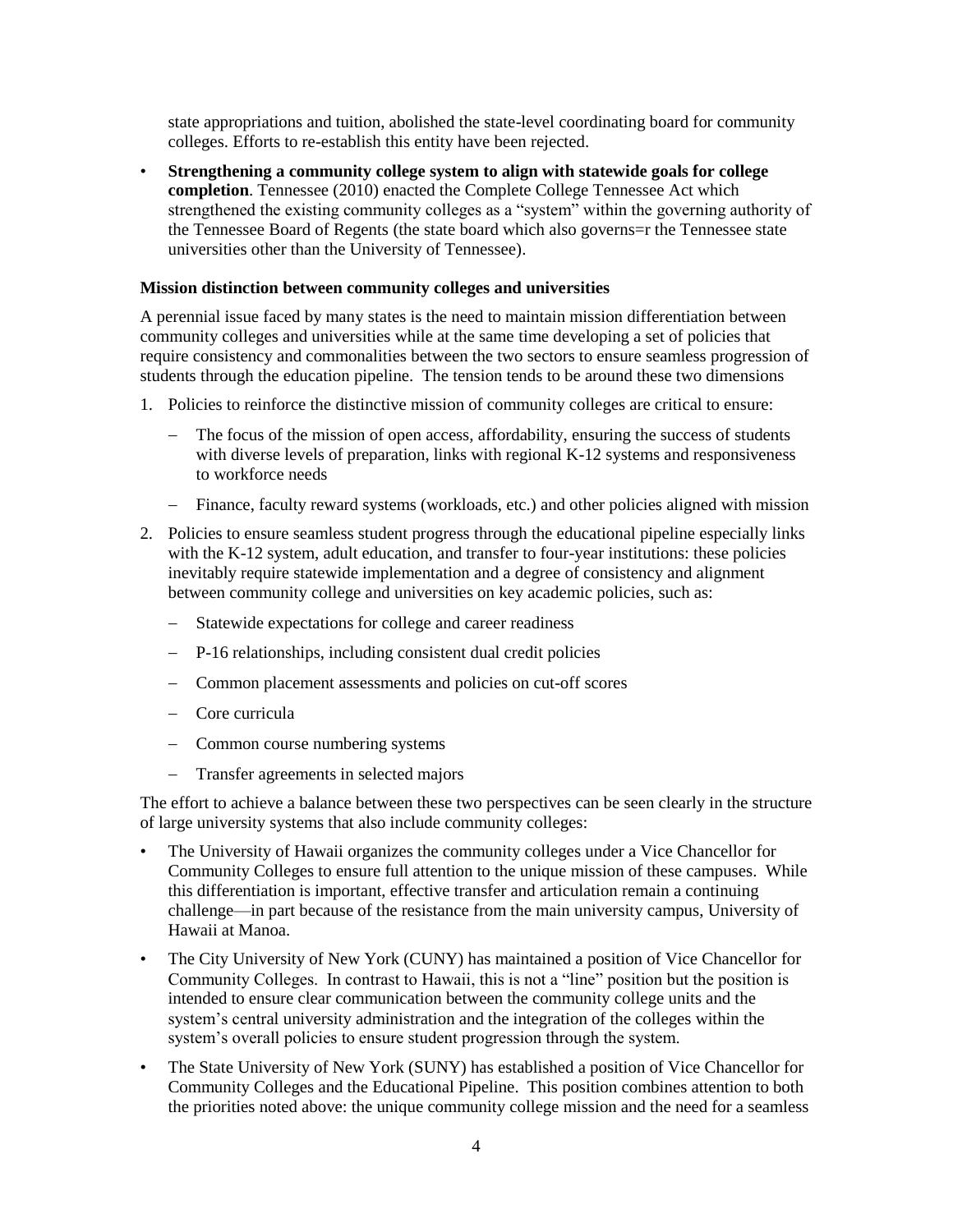educational pipeline. The role is one of leading the resolution of issues that cut across the main units of the system (Academic Affairs, Budget and Finance), not to duplicate these functions. The thirty SUNY community colleges are far more diverse than the colleges within CUNY and are deeply intertwined with the political and finance of county government. The governance of the colleges differs significantly from that of the system's universities. For this reason, the position of Vice Chancellor for Community Colleges is a critical means to ensure sensitivity to the community college mission in a system that would otherwise be dominated by a university perspective.

- The reforms enacted in Tennessee in 2012 strengthened the community college system *within*  the Board of Regents which also governs state universities. Following up on these reforms, the Board of Regents established a position of Vice Chancellor for Community Colleges. The role and responsibilities are similar to those of the vice chancellors in SUNY and CUNY: to ensure focus on the community college mission as well as the educational pipeline in a system that could be dominated by a university perspective and to lead cross-function resolution of issues.
- The governing structure of California community colleges has been debated for more than a decade and remains an active issue in the state. The California institutions are governed by district-level elected boards, some for single colleges and others for multiple colleges. The Board of Governors of the California Community Colleges sets policy and provides guidance for the 72 districts and 112 colleges which constitute the system, and the Chancellor is the chief executive officer of the system. As a consequence of Proposition 13, enacted in 1978, the local taxing authority of community college districts was severely limited with the result that the most of the colleges' funding now comes from the state and from fees authorized by state law. Despite the appearance of local control through elected boards, the colleges are now tightly controlled by exceptionally prescriptive state laws. The actual power of the Board of Governors and Chancellor over the system is limited. Through the influence of faculty unions, requirements were enacted in 1988 that mandate extensive consultative processes at the level of the Chancellor and each level of the system that are widely seen as paralyzing effective governance of the system. Repeated studies and special commissions (the most recent in 2012 by the Little Hoover Commission) have called for fundamental reform of the governance structure including strengthening the powers and capacity of the Board of Governors and Chancellor. None of the proposed changes have been enacted and the prospects for reforms in the near future are limited. Meanwhile, the state eliminated the state's higher education coordinating body, the California Postsecondary Education Commission, so the state now has no statewide entity charged with coordinating the whole system to achieve long-term state goals.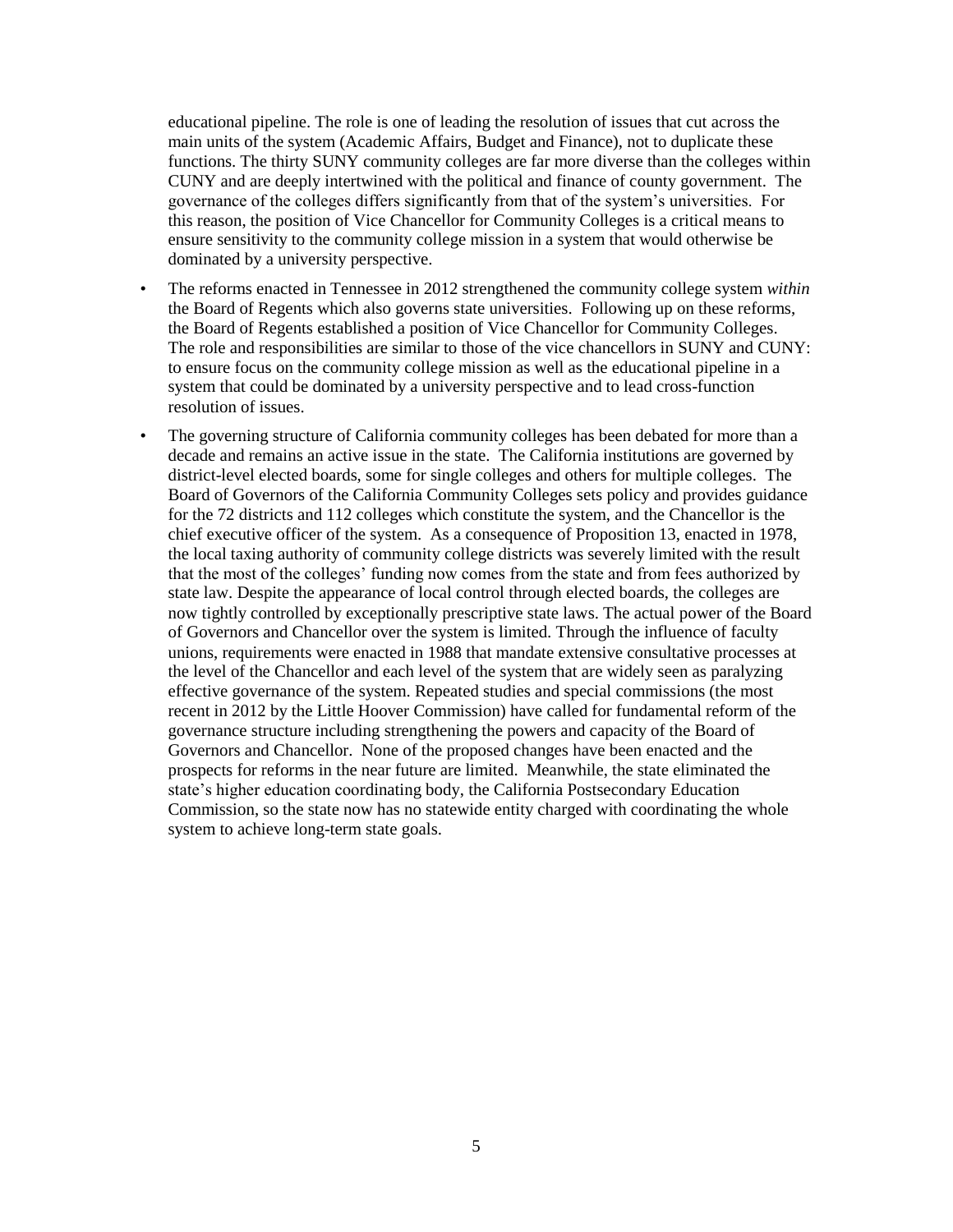# **Attachment A - Patterns of State Coordination and Governance of Community Colleges and Other Two-Year Institutions**

| <b>State</b>  | <b>State Board of</b><br><b>Education</b><br><b>Coordinates</b><br>and Regulates<br><b>Community</b><br><b>Colleges</b><br>States=5 | <b>Consolidated</b><br>Governing<br><b>Board for Both</b><br>Two- and Four-<br>year institutions<br><b>Governs</b><br><b>Community</b><br><b>Colleges</b><br>$States = 17$ | Coordinating<br><b>Board for All</b><br>Higher<br><b>Education</b><br><b>Coordinates</b><br>Locally<br>Governed<br>Community<br><b>Colleges</b><br>States $= 11$ | Independent<br><b>State Board</b><br><b>Coordinates</b><br><b>Community</b><br>Colleges and/or<br><b>Technical</b><br><b>Institutions</b><br>States $= 7$ | Independent<br><b>State Board</b><br><b>Governs</b><br>Community<br>Colleges and/or<br><b>Technical</b><br><b>Institutions</b><br>States $= 15$ | Four-year<br><b>Institutions</b><br>have Two-year<br><b>Branches</b><br>$States = 11$ | Postsecondary<br><b>Technical</b><br><b>Institutes</b><br>Organized<br><b>Separately From</b><br><b>Community</b><br><b>Colleges</b><br>$States = 12$ | <b>Some Four-</b><br>vear<br><b>Institutions</b><br><b>Offer Associate</b><br><b>Degree</b><br><b>Programs</b><br>$States = 19$ |
|---------------|-------------------------------------------------------------------------------------------------------------------------------------|----------------------------------------------------------------------------------------------------------------------------------------------------------------------------|------------------------------------------------------------------------------------------------------------------------------------------------------------------|-----------------------------------------------------------------------------------------------------------------------------------------------------------|-------------------------------------------------------------------------------------------------------------------------------------------------|---------------------------------------------------------------------------------------|-------------------------------------------------------------------------------------------------------------------------------------------------------|---------------------------------------------------------------------------------------------------------------------------------|
| Alabama       | X(1)                                                                                                                                |                                                                                                                                                                            |                                                                                                                                                                  |                                                                                                                                                           |                                                                                                                                                 |                                                                                       | X(1)                                                                                                                                                  | $\overline{X}$                                                                                                                  |
| Alaska        |                                                                                                                                     | X(2)                                                                                                                                                                       |                                                                                                                                                                  |                                                                                                                                                           |                                                                                                                                                 | X(2)                                                                                  |                                                                                                                                                       | X(2)                                                                                                                            |
| Arizona       |                                                                                                                                     |                                                                                                                                                                            |                                                                                                                                                                  |                                                                                                                                                           |                                                                                                                                                 |                                                                                       |                                                                                                                                                       |                                                                                                                                 |
| Arkansas      |                                                                                                                                     |                                                                                                                                                                            | $\mathbf X$                                                                                                                                                      |                                                                                                                                                           |                                                                                                                                                 | $\overline{X}$                                                                        |                                                                                                                                                       | $\overline{X}$                                                                                                                  |
| California    |                                                                                                                                     |                                                                                                                                                                            |                                                                                                                                                                  | $\overline{X}$                                                                                                                                            |                                                                                                                                                 |                                                                                       |                                                                                                                                                       |                                                                                                                                 |
| Colorado      |                                                                                                                                     |                                                                                                                                                                            |                                                                                                                                                                  | X(3)                                                                                                                                                      | X(3)                                                                                                                                            |                                                                                       |                                                                                                                                                       |                                                                                                                                 |
| Connecticut   |                                                                                                                                     |                                                                                                                                                                            |                                                                                                                                                                  |                                                                                                                                                           | X                                                                                                                                               |                                                                                       |                                                                                                                                                       |                                                                                                                                 |
| Delaware      |                                                                                                                                     |                                                                                                                                                                            |                                                                                                                                                                  |                                                                                                                                                           | $\mathbf X$                                                                                                                                     |                                                                                       |                                                                                                                                                       |                                                                                                                                 |
| Florida       | X(4)                                                                                                                                |                                                                                                                                                                            |                                                                                                                                                                  | X(4)                                                                                                                                                      |                                                                                                                                                 |                                                                                       | X(4)                                                                                                                                                  |                                                                                                                                 |
| Georgia       |                                                                                                                                     | $\overline{X}$                                                                                                                                                             |                                                                                                                                                                  |                                                                                                                                                           | X(5)                                                                                                                                            |                                                                                       |                                                                                                                                                       |                                                                                                                                 |
| Hawaii        |                                                                                                                                     | $\overline{X}$                                                                                                                                                             |                                                                                                                                                                  |                                                                                                                                                           |                                                                                                                                                 |                                                                                       |                                                                                                                                                       |                                                                                                                                 |
| Idaho         | X(6)                                                                                                                                | X(6)                                                                                                                                                                       |                                                                                                                                                                  |                                                                                                                                                           |                                                                                                                                                 |                                                                                       | X(6)                                                                                                                                                  | X(6)                                                                                                                            |
| Illinois      |                                                                                                                                     |                                                                                                                                                                            |                                                                                                                                                                  | $\overline{X}$                                                                                                                                            |                                                                                                                                                 |                                                                                       |                                                                                                                                                       |                                                                                                                                 |
| Indiana       |                                                                                                                                     |                                                                                                                                                                            |                                                                                                                                                                  |                                                                                                                                                           | X(7)                                                                                                                                            | X(16)                                                                                 |                                                                                                                                                       | $\overline{X}$                                                                                                                  |
| lowa          | $\overline{X}$                                                                                                                      |                                                                                                                                                                            |                                                                                                                                                                  |                                                                                                                                                           |                                                                                                                                                 |                                                                                       |                                                                                                                                                       |                                                                                                                                 |
| Kansas        |                                                                                                                                     | X(17)                                                                                                                                                                      |                                                                                                                                                                  |                                                                                                                                                           |                                                                                                                                                 |                                                                                       |                                                                                                                                                       | $\mathbf X$                                                                                                                     |
| Kentucky      |                                                                                                                                     |                                                                                                                                                                            |                                                                                                                                                                  |                                                                                                                                                           | $\mathbf X$                                                                                                                                     |                                                                                       |                                                                                                                                                       | $\mathbf X$                                                                                                                     |
| Louisiana     |                                                                                                                                     |                                                                                                                                                                            |                                                                                                                                                                  |                                                                                                                                                           | X                                                                                                                                               | $\mathbf{X}$                                                                          |                                                                                                                                                       | $\overline{X}$                                                                                                                  |
| Maine         |                                                                                                                                     |                                                                                                                                                                            |                                                                                                                                                                  |                                                                                                                                                           | $\mathbf X$                                                                                                                                     |                                                                                       |                                                                                                                                                       | $\mathbf{X}$                                                                                                                    |
| Maryland      |                                                                                                                                     |                                                                                                                                                                            | $\mathbf X$                                                                                                                                                      |                                                                                                                                                           |                                                                                                                                                 |                                                                                       |                                                                                                                                                       |                                                                                                                                 |
| Massachusetts |                                                                                                                                     | $\mathbf X$                                                                                                                                                                |                                                                                                                                                                  |                                                                                                                                                           |                                                                                                                                                 |                                                                                       |                                                                                                                                                       |                                                                                                                                 |
| Michigan      | X(18)                                                                                                                               |                                                                                                                                                                            |                                                                                                                                                                  |                                                                                                                                                           |                                                                                                                                                 |                                                                                       |                                                                                                                                                       | $\mathbf X$                                                                                                                     |
| Minnesota     |                                                                                                                                     | $\mathbf X$                                                                                                                                                                |                                                                                                                                                                  |                                                                                                                                                           |                                                                                                                                                 |                                                                                       |                                                                                                                                                       |                                                                                                                                 |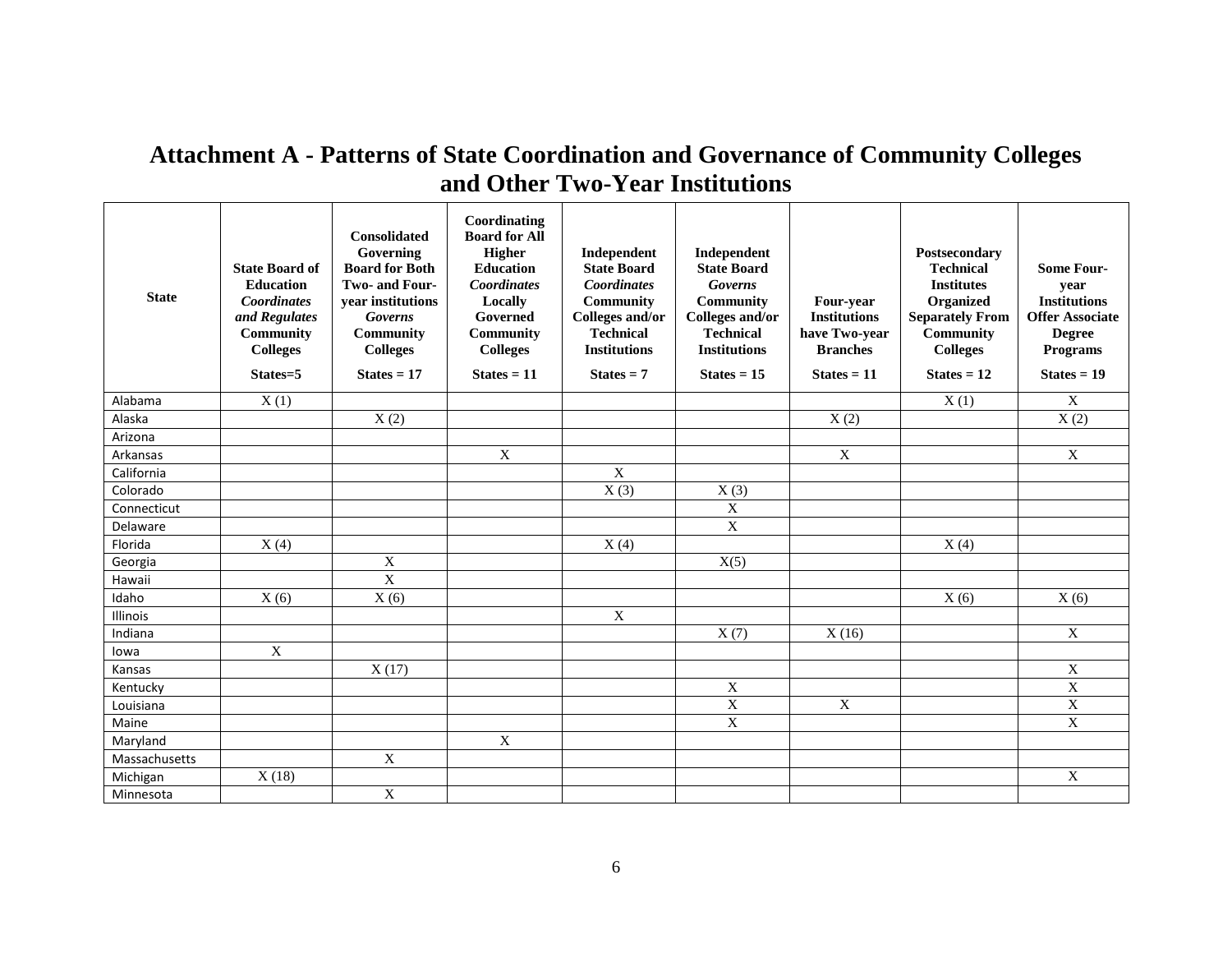| Mississippi             |                         |                                | $\mathbf X$    |                         |                         |                         |                |
|-------------------------|-------------------------|--------------------------------|----------------|-------------------------|-------------------------|-------------------------|----------------|
| Missouri                |                         | $\mathbf X$                    |                |                         |                         | $\mathbf X$             | $\overline{X}$ |
| Montana                 | X(11)                   |                                |                |                         |                         |                         |                |
| Nebraska                |                         | $\boldsymbol{\mathrm{X}}$ (12) |                |                         |                         |                         |                |
| Nevada                  | $\overline{\textbf{X}}$ |                                |                |                         |                         |                         |                |
| New Hampshire           |                         |                                |                | $\overline{\textbf{X}}$ |                         |                         |                |
| New Jersey              |                         | $\mathbf X$                    |                |                         |                         | X(13)                   |                |
| New Mexico              |                         | X(19)                          |                |                         | $\overline{X}$          | $\overline{X}$          | $\overline{X}$ |
| New York                | X(14)                   |                                |                |                         |                         |                         |                |
| North Carolina          |                         |                                |                | $\mathbf X$             |                         |                         |                |
| North Dakota            | $\overline{\textbf{X}}$ |                                |                |                         |                         |                         | $\mathbf X$    |
| Ohio                    |                         | $\mathbf X$                    |                |                         | $\mathbf X$             | $\mathbf X$             | $\overline{X}$ |
| Oklahoma                |                         | $\overline{X}$                 |                | $\overline{\textbf{X}}$ | $\overline{\textbf{X}}$ | $\overline{\textbf{X}}$ |                |
| Oregon                  |                         | $\overline{X}$                 |                |                         |                         |                         |                |
| Pennsylvania            |                         | $\overline{X}$                 |                |                         | $\mathbf X$             | $\mathbf X$             | $\mathbf X$    |
| Rhode Island            | $\overline{X}$          |                                |                |                         |                         |                         |                |
| South Carolina          |                         |                                |                | X(15)                   | $\overline{\textbf{X}}$ |                         | $\mathbf X$    |
| South Dakota            |                         |                                |                |                         |                         | $\overline{X}$          | $\overline{X}$ |
| Tennessee               | $\overline{X}$          |                                |                |                         |                         |                         |                |
| Texas                   |                         | $\mathbf X$                    |                |                         | $\mathbf X$             | $\mathbf X$             | $\mathbf X$    |
| Utah                    | X(21)                   |                                |                |                         |                         | X(21)                   |                |
| Vermont                 | $\overline{\textbf{X}}$ |                                |                |                         |                         |                         |                |
| Virginia                |                         |                                |                | $\mathbf X$             |                         |                         |                |
| Washington              |                         |                                | $\overline{X}$ |                         |                         |                         |                |
| West Virginia           |                         |                                |                | $\mathbf X$             |                         |                         | $\mathbf X$    |
| Wisconsin               |                         |                                |                | $\mathbf X$             | $\mathbf X$             |                         |                |
| Wyoming                 |                         |                                | $\overline{X}$ |                         |                         |                         |                |
| Puerto Rico             | $\overline{X}$          |                                |                |                         |                         |                         |                |
| District of<br>Columbia | $\mathbf X$             |                                |                |                         |                         |                         |                |

(1) Community Colleges and technical institutions are both under jurisdiction of the State Board of Education, but organized separately.

(2) Only one campus functions as a community college, other former community colleges have been integrated with regional UA institutions.

(3) Colorado Board is a governing board for state-operated community colleges and coordinating board for locally governed colleges.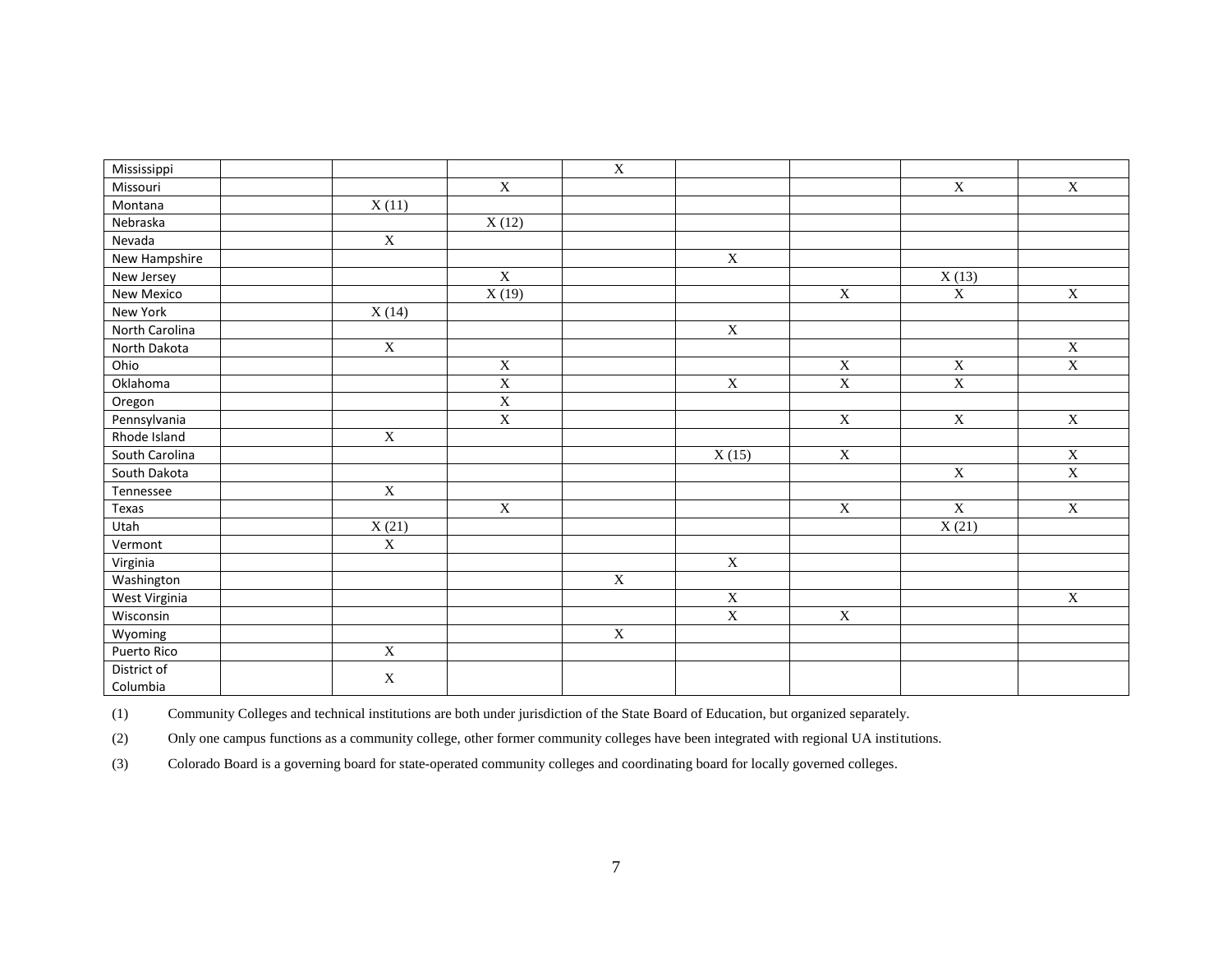- (4) State Board of Education's jurisdiction includes both the coordinating board for community colleges and the administrative entity for technical institutions but these units function separately.
- (5) Technical College System of Georgia.
- (6) Idaho State Board is responsible for all levels of education, including coordinating two local governed community colleges, governing universities that have community college missions and the technical colleges.
- (7) Ivy Tech Community College Board of Trustees.
- (8) State Department of Education coordinates locally governed community colleges and administers the state operated technical institutions
- (11) Board of Regents has a coordinating responsibility for local community colleges. Former vocational/technical centers are now linked to one of the two universities.
- (12) In addition to the formal role of the coordinating board, a state association performs a voluntary coordinating role for the locally governed community colleges.
- (13) Vocational-technical institutions are under the authority of the Department of Education.
- (14) SUNY includes both community colleges that are partially financed at the county level, as well as five state-funded colleges of technology. CUNY includes several community colleges.
- (15) State Board of Technical and Comprehensive Education.
- (16) Indiana University branches transitioning to four-year campuses.
- (17) Kansas Board of Regents governs four-year institutions but coordinates locally governed community colleges.
- (18) Michigan Department of Education has limited authority to only approve certain career and technical programs as recommended by local community colleges
- (19) Statewide coordination by New Mexico Department of Higher Education
- (20) Community colleges and technical institutes/colleges are both under the state Board of Regents but function separately.
- (21) Utah College of Applied Technology and community colleges are both under the State Board of Regents but function separately.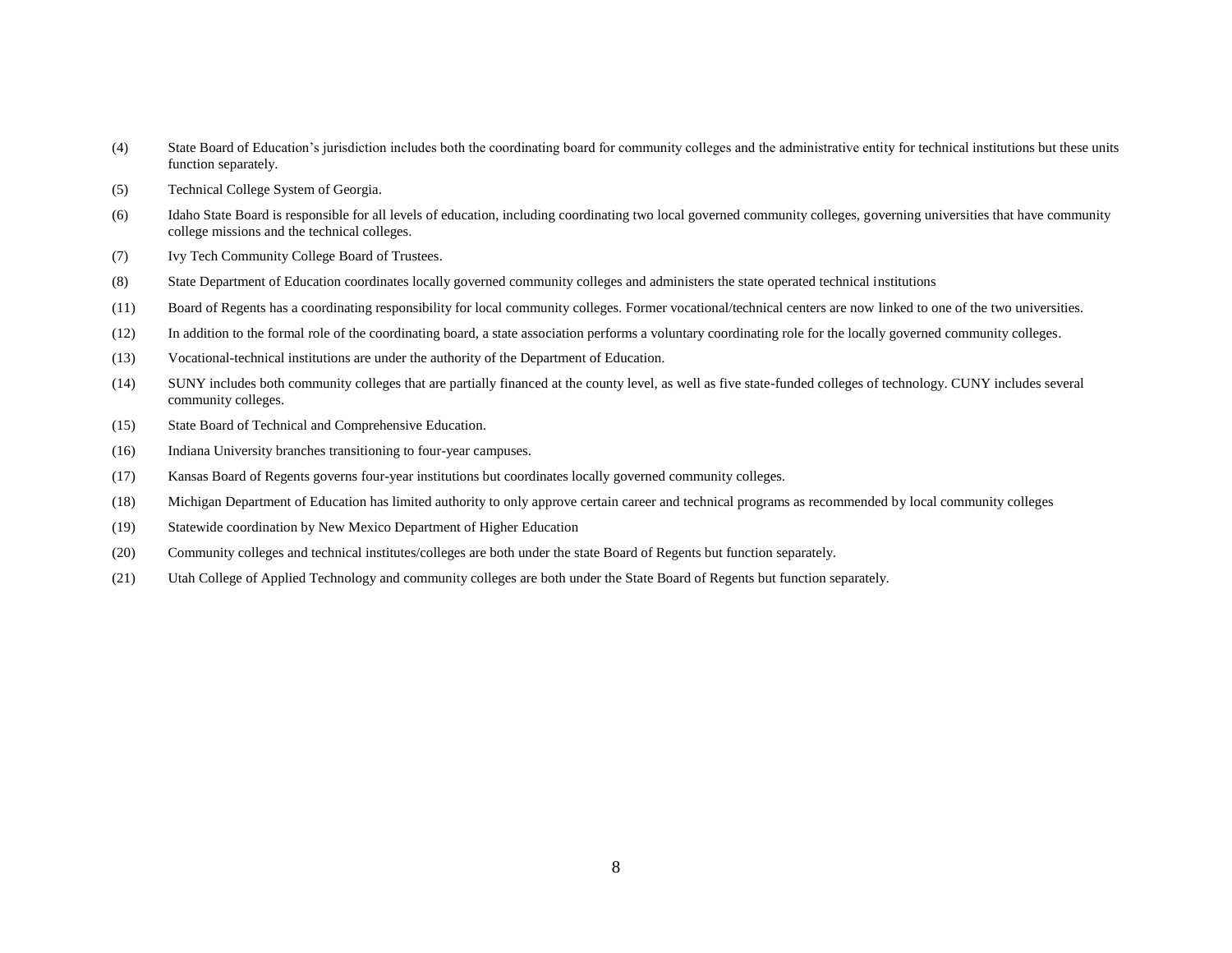|                | A             | B              | С                                                              | D                        | E            | F              | G            | H             |
|----------------|---------------|----------------|----------------------------------------------------------------|--------------------------|--------------|----------------|--------------|---------------|
| 1              |               |                | Revenues by State for Public CC (Tribal excluded), 2011-12     |                          |              |                |              |               |
| $\overline{2}$ |               |                | Data Source: NCHEMS NCES IPEDS Finance Survey, Part A, 2011-12 |                          |              |                |              |               |
| 3              |               |                | Prepared by: Linda Leyba on 1/8/2014 (303) 497-0314            |                          |              |                |              |               |
| 4              |               |                | Sorted by Percentage of Funding from Local Tax Support         |                          |              |                |              |               |
| 5              |               |                |                                                                |                          |              | ℅              | %            | %             |
| 6              |               | <b>Tuition</b> | <b>State</b>                                                   | Local                    |              | <b>Tuition</b> | <b>State</b> | Local         |
| 7              | <b>State</b>  | and Fees       | Approp                                                         | <b>Approp</b>            | <b>Total</b> | and Fees       | Approp       | <b>Approp</b> |
| 8              |               |                |                                                                |                          |              |                |              |               |
| 9              | Alaska        | 925,614        | 3,676,202                                                      | $\overline{\phantom{a}}$ | 4,601,816    | 20.1           | 79.9         | 0.0           |
| 10             | Connecticut   | 96,074,051     | 203,920,277                                                    |                          | 299,994,328  | 32.0           | 68.0         | 0.0           |
| 11             | Delaware      | 45,194,202     | 66,651,403                                                     | $\overline{\phantom{0}}$ | 111,845,605  | 40.4           | 59.6         | 0.0           |
| 12             | Hawaii        | 45,402,301     | 93,260,345                                                     | $\overline{\phantom{0}}$ | 138,662,646  | 32.7           | 67.3         | 0.0           |
| 13             | Indiana       | 141,758,041    | 216,235,174                                                    | $\overline{\phantom{0}}$ | 357,993,215  | 39.6           | 60.4         | 0.0           |
| 14             | Louisiana     | 102,236,462    | 142,468,082                                                    |                          | 244,704,544  | 41.8           | 58.2         | 0.0           |
| 15             | Maine         | 14,281,727     | 49,250,213                                                     | $\overline{\phantom{a}}$ | 63,531,940   | 22.5           | 77.5         | 0.0           |
| 16             | Massachusetts | 223,999,828    | 277,887,197                                                    | $\overline{\phantom{0}}$ | 501,887,025  | 44.6           | 55.4         | 0.0           |
| 17             | Minnesota     | 284,092,000    | 310,801,000                                                    | $\overline{\phantom{a}}$ | 594,893,000  | 47.8           | 52.2         | 0.0           |
| 18             | Nevada        | 13,166,000     | 30,590,000                                                     | $\overline{\phantom{a}}$ | 43,756,000   | 30.1           | 69.9         | 0.0           |
| 19             | New Hampshire | 63,752,632     | 29,242,036                                                     | $\overline{\phantom{a}}$ | 92,994,668   | 68.6           | 31.4         | 0.0           |
| 20             | North Dakota  | 15,090,700     | 29,758,227                                                     | $\overline{\phantom{0}}$ | 44,848,927   | 33.6           | 66.4         | 0.0           |
| 21             | Rhode Island  | 32,018,883     | 44,482,657                                                     | $\overline{\phantom{0}}$ | 76,501,540   | 41.9           | 58.1         | 0.0           |
| 22             | South Dakota  | 26,712,273     | 12,652,383                                                     | $\overline{\phantom{a}}$ | 39,364,656   | 67.9           | 32.1         | 0.0           |
| 23             | Tennessee     | 186,218,702    | 239,790,133                                                    | $\overline{\phantom{0}}$ | 426,008,835  | 43.7           | 56.3         | 0.0           |
| 24             | Utah          | 65,778,533     | 93,531,318                                                     | $\overline{\phantom{0}}$ | 159,309,851  | 41.3           | 58.7         | 0.0           |
| 25             | Vermont       | 18,721,731     | 4,705,161                                                      | $\overline{a}$           | 23,426,892   | 79.9           | 20.1         | 0.0           |
| 26             | Washington    | 263,977,664    | 432,899,798                                                    |                          | 696,877,462  | 37.9           | 62.1         | 0.0           |
| 27             | Georgia       | 235,612,743    | 374,300,402                                                    | 44,213                   | 609,957,358  | 38.6           | 61.4         | 0.0           |
| 28             | Kentucky      | 105,487,000    | 156,762,740                                                    | 44,130                   | 262,293,870  | 40.2           | 59.8         | 0.0           |

**Attachment B – Funding of Community Colleges by State, Sorted by Percentage of Local funding**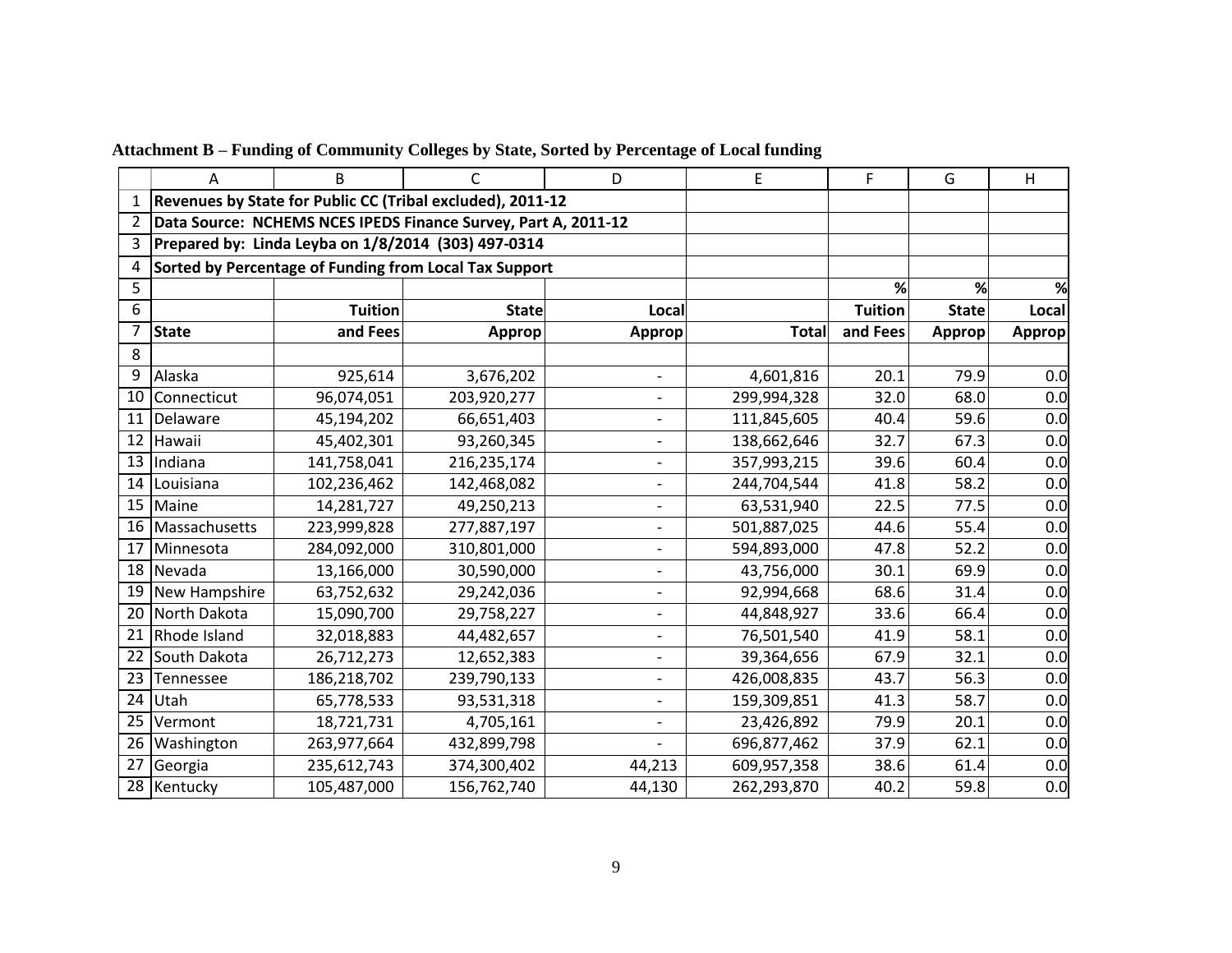| 29 Alabama       | 146,332,813 | 289,657,493 | 1,277,347  | 437,267,653 | 33.5 | 66.2 | 0.3   |
|------------------|-------------|-------------|------------|-------------|------|------|-------|
| 30 Virginia      | 362,647,259 | 310,998,596 | 2,139,793  | 675,785,648 | 53.7 | 46.0 | 0.3   |
| 31 West Virginia | 26,213,024  | 52,327,312  | 874,326    | 79,414,662  | 33.0 | 65.9 | 1.1   |
| 32 Florida       | 146,860,206 | 265,855,479 | 27,266,902 | 439,982,587 | 33.4 | 60.4 | 6.2   |
| 33 Arkansas      | 60,668,353  | 173,322,047 | 25,472,442 | 259.462.842 | 23.4 | 66.8 | 9.8   |
| 34 Colorado      | 248,243,097 | 8,795,134   | 30,461,548 | 287,499,779 | 86.3 | 3.1  | 10.6I |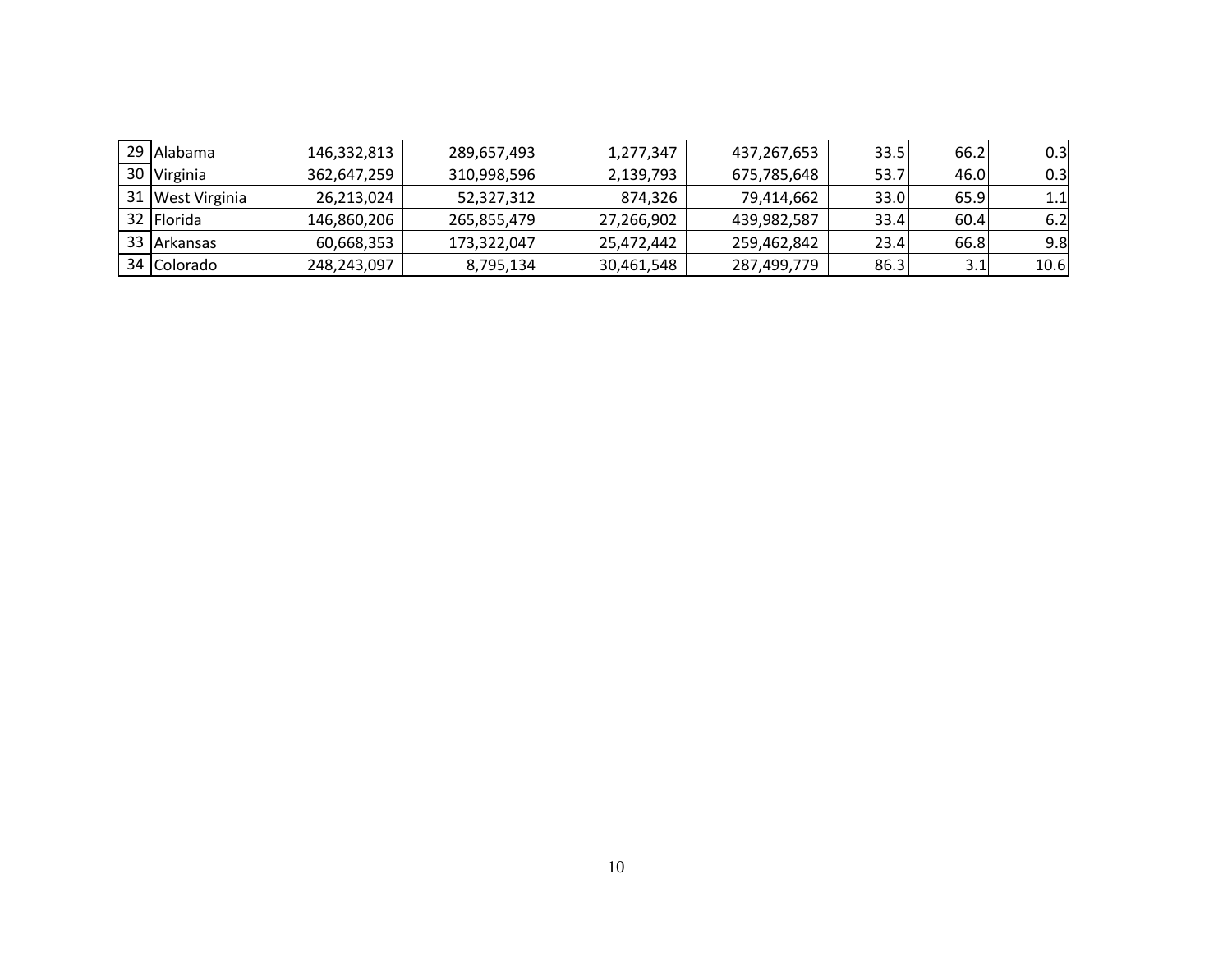|                | A                                                          | <sub>B</sub>                                           | C                                                              | D             | E             | F              | G            | H      |
|----------------|------------------------------------------------------------|--------------------------------------------------------|----------------------------------------------------------------|---------------|---------------|----------------|--------------|--------|
|                | Revenues by State for Public CC (Tribal excluded), 2011-12 |                                                        |                                                                |               |               |                |              |        |
| $\overline{2}$ |                                                            |                                                        | Data Source: NCHEMS NCES IPEDS Finance Survey, Part A, 2011-12 |               |               |                |              |        |
| 3              |                                                            | Prepared by: Linda Leyba on 1/8/2014 (303) 497-0314    |                                                                |               |               |                |              |        |
| 4              |                                                            | Sorted by Percentage of Funding from Local Tax Support |                                                                |               |               |                |              |        |
| 5              |                                                            |                                                        |                                                                |               |               | %              | %            | %      |
| 6              |                                                            | <b>Tuition</b>                                         | <b>State</b>                                                   | Local         |               | <b>Tuition</b> | <b>State</b> | Local  |
| 7              | <b>State</b>                                               | and Fees                                               | <b>Approp</b>                                                  | <b>Approp</b> | <b>Total</b>  | and Fees       | Approp       | Approp |
| 8              |                                                            |                                                        |                                                                |               |               |                |              |        |
| 35             | Pennsylvania                                               | 371,434,286                                            | 234,971,159                                                    | 111,523,772   | 717,929,217   | 51.7           | 32.7         | 15.5   |
| 36             | North Carolina                                             | 215,859,437                                            | 872,165,420                                                    | 200,979,897   | 1,289,004,754 | 16.7           | 67.7         | 15.6   |
| 37             | Mississippi                                                | 90,225,633                                             | 226,937,870                                                    | 59,716,232    | 376,879,735   | 23.9           | 60.2         | 15.8   |
| 38             | South Carolina                                             | 221,132,643                                            | 104,848,881                                                    | 61,813,259    | 387,794,783   | 57.0           | 27.0         | 15.9   |
| 39             | Ohio                                                       | 385,828,680                                            | 404,430,712                                                    | 158,682,407   | 948,941,799   | 40.7           | 42.6         | 16.7   |
| 40             | Montana                                                    | 18,100,627                                             | 21,860,577                                                     | 8,403,967     | 48,365,171    | 37.4           | 45.2         | 17.4   |
| 41             | Idaho                                                      | 48,618,664                                             | 46,971,693                                                     | 20,558,592    | 116,148,949   | 41.9           | 40.4         | 17.7   |
| 42             | Wyoming                                                    | 31,011,019                                             | 115,085,633                                                    | 45,274,256    | 191,370,908   | 16.2           | 60.1         | 23.7   |
| 43             | lowa                                                       | 170,790,524                                            | 188,359,250                                                    | 114,880,209   | 474,029,983   | 36.0           | 39.7         | 24.2   |
| 44             | New Jersey                                                 | 424,582,972                                            | 135,743,630                                                    | 194,451,798   | 754,778,400   | 56.3           | 18.0         | 25.8   |
| 45             | Oregon                                                     | 271,677,898                                            | 255,171,240                                                    | 203,406,849   | 730,255,987   | 37.2           | 34.9         | 27.9   |
| 46             | Oklahoma                                                   | 71,241,372                                             | 173,305,070                                                    | 117,103,528   | 361,649,970   | 19.7           | 47.9         | 32.4   |
| 47             | <b>New York</b>                                            | 618,326,971                                            | 599,927,697                                                    | 623,874,352   | 1,842,129,020 | 33.6           | 32.6         | 33.9   |
| 48             | Missouri                                                   | 116,436,527                                            | 108,849,214                                                    | 115,447,235   | 340,732,976   | 34.2           | 31.9         | 33.9   |
| 49             | Maryland                                                   | 318,278,227                                            | 257,411,136                                                    | 310,463,216   | 886,152,579   | 35.9           | 29.0         | 35.0   |
| 50             | <b>New Mexico</b>                                          | 55,720,846                                             | 168,607,999                                                    | 126,889,521   | 351,218,366   | 15.9           | 48.0         | 36.1   |
| 51             | California                                                 | 691,182,474                                            | 2,945,547,973                                                  | 2,249,116,664 | 5,885,847,111 | 11.7           | 50.0         | 38.2   |
| 52             | <b>Texas</b>                                               | 810,620,748                                            | 1,071,307,007                                                  | 1,298,984,124 | 3,180,911,879 | 25.5           | 33.7         | 40.8   |
| 53             | Michigan                                                   | 400,411,775                                            | 283,506,318                                                    | 523,243,064   | 1,207,161,157 | 33.2           | 23.5         | 43.3   |
| 54             | Kansas                                                     | 128,864,015                                            | 136,834,491                                                    | 209,844,975   | 475,543,481   | 27.1           | 28.8         | 44.1   |